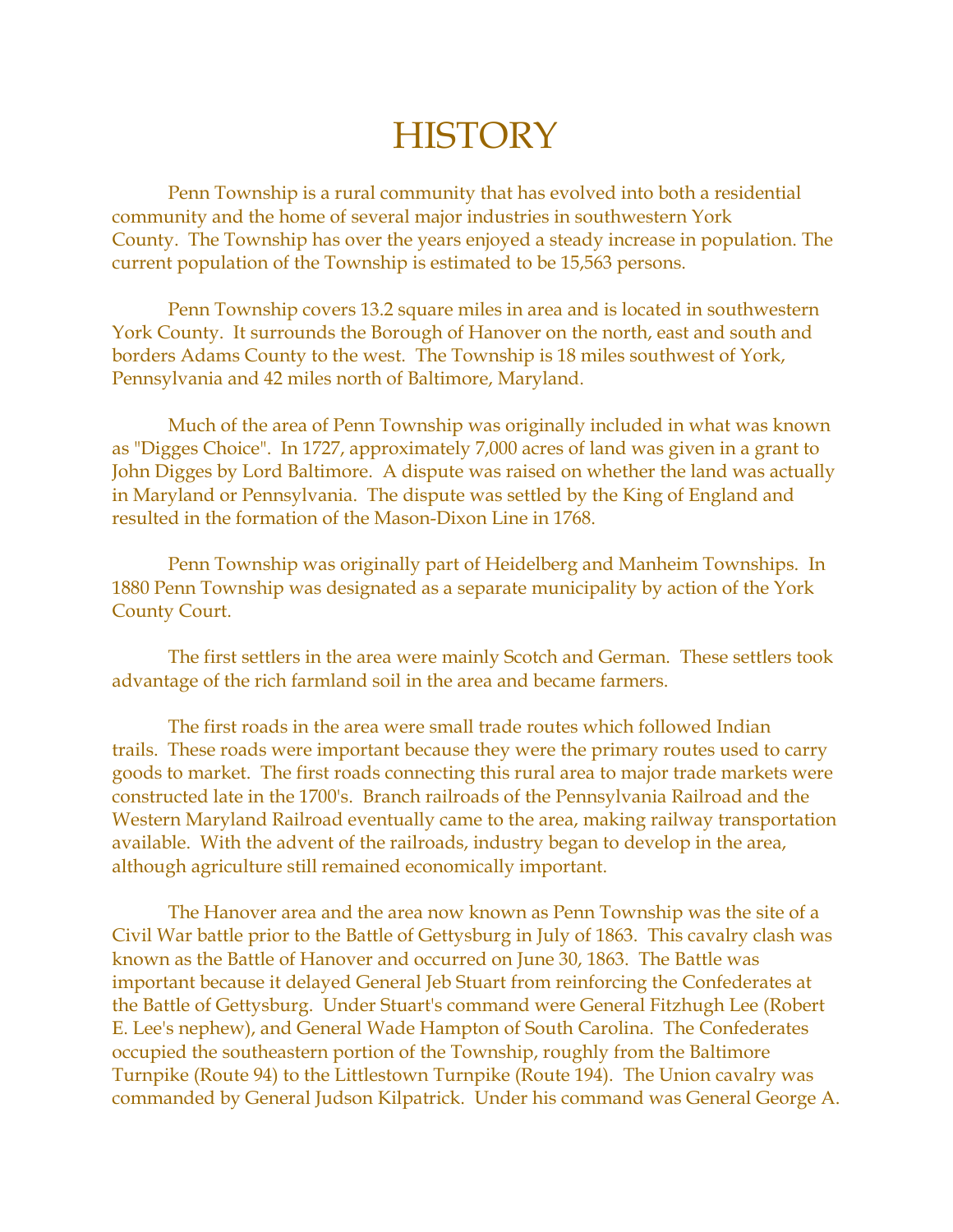Custer, who led a brigade composed entirely of troops from Michigan. The union occupied the northeastern portion of Penn Township, from Midway northeast to the Pigeon Hills.

The Battle of Hanover began near Pennville and the area of the heaviest fighting occurred along the Littlestown Turnpike (Route 194). Although the losses were not great on either side, the Battle took its toll on the stamina of the Confederate troops who had been marching for days with little food or sleep. By the evening of June 30th, the Battle was considered a stand-off and General Stuart marched toward Dover, PA, desperately seeking General Robert E. Lee, while Kilpatrick received word from General Meade to join the Union at Gettysburg. Thus, the Battle of Hanover ended with neither side claiming victory.

The area now known as Penn Township continued to grow after the Civil War and in 1880 had a population of 1,962 resident. In 1880, Penn Township was incorporated as a separate municipality from parts of Heidelberg and Manheim Townships. While the Township was still primarily rural it was becoming more and more a suburb to the Borough of Hanover.

From 1880 to 1940 the Township flourished. The population grew from 1,962 to 4,299. As the area expanded there was also a demand for public utilities. In 1872 the Hanover Water Company was incorporated. This water company, which has gone through many changes in subsequent years, constructed a water supply system that provided a safe and reliable source of potable water to the Borough of Hanover and parts of Penn Township. Water is still supplied to the Township by the Borough of Hanover.

Wastewater collection and treatment did not come to the Township until much later. In 1964 the Township authorized design and construction of its own wastewater treatment facility. In 1977 this facility was upgraded and expanded to its present 4.2 million gallon per day capacity.

From 1880 until 1905, police protection for Penn Township was provided by the office of the Sheriff of York County. Also, citizens elected as constables were also used for police protection. In 1905, the Pennsylvania State Police organization was established. They provided protection for Penn Township from their headquarters in York until the 1950's when Penn Township employed a part time police officer. The department's roster currently calls for 22 police officers.

Education has also been an important part of the history of Penn Township. In 1885 there were six public schools within the Township for the first eight grades. High school students attended Hanover High School. In 1954 the South Western School